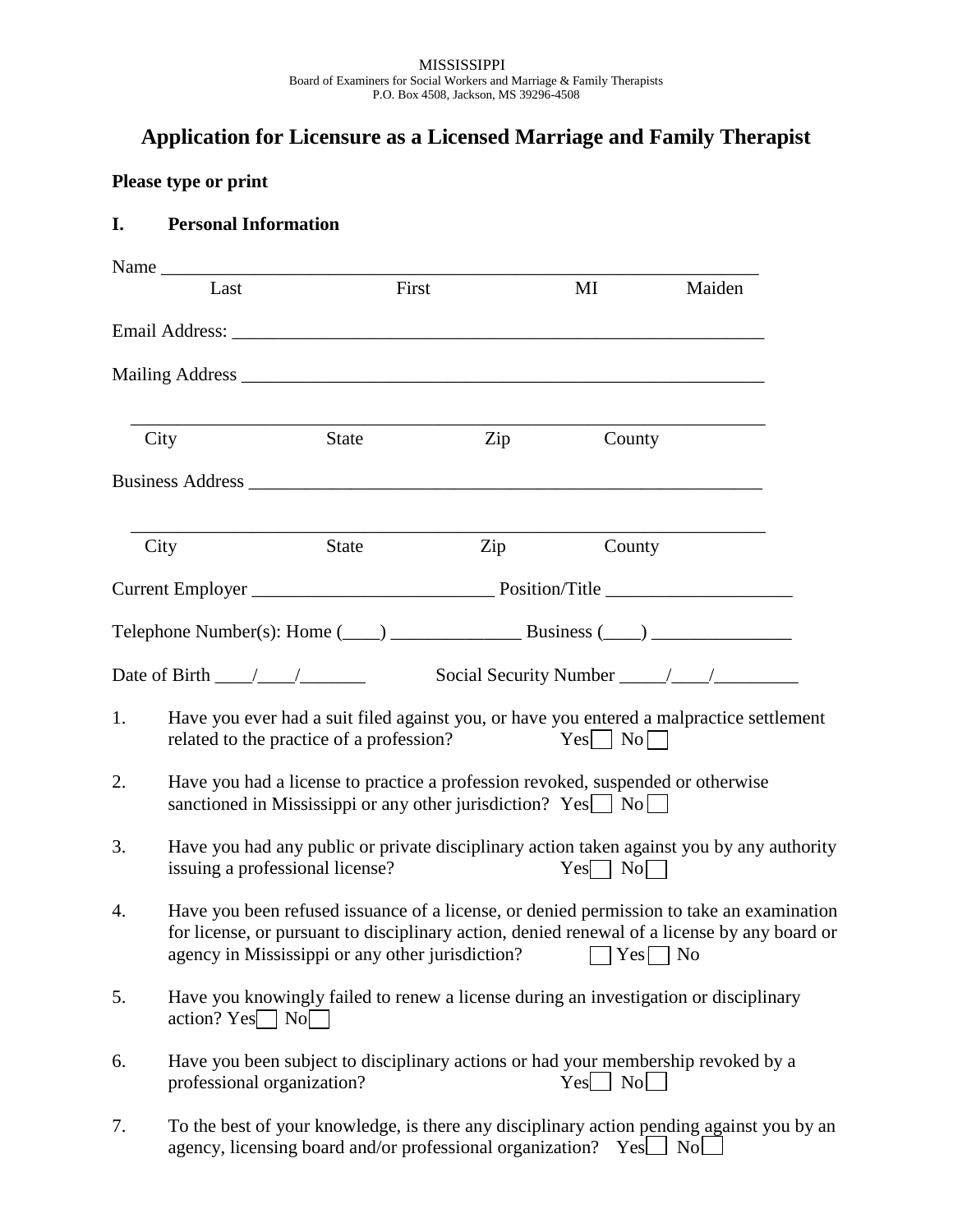- 8. Have you ever been arrested, charged, sentenced, or received a deferred judgement for the commission of a felony, or any crime involving moral turpitude in the United States or a foreign country?  $Yes \Box \ No \Box$
- 9. Are you now, or have you been at any time during the past five (5) years, unable to practice a profession with reasonable skill and safety to the residents of the State of Mississippi due to any illness, mental or physical condition, or the use of alcohol, drugs, narcotics, chemicals, or any other material?  $Yes \Box \ No \Box$
- 10. Have you ever voluntarily surrendered a professional licensure in any jurisdiction or state? Yes No No No. 2014
- 11. Have you ever had your hospital staff privileges revoked or restricted, or have you resigned from a staff position instead of facing a disciplinary action? Yes  $\Box$  No

If you answered 'Yes" to any of the preceding questions 1 through 11, attach a full explanation, relevant documents and a description of your status.

## **II. Education Information**

Qualifying degrees must be granted from a **COAMFTE (Commission on Accreditation for Marriage and Family Therapy Education) accredited program**. List your master's or doctoral degree in marriage and family therapy. **A transcript of degree must be sent directly to the Board by the institution.** *( No exceptions, application fee is non-refundable.)*

| <b>Name of</b> | Location    | <b>Degree</b>   | Month, Yr.     |
|----------------|-------------|-----------------|----------------|
| Institution    | City, State | <b>Obtained</b> | Degree granted |
|                |             |                 |                |

\_\_\_\_\_\_\_\_\_\_\_\_\_\_\_\_\_\_\_\_\_\_\_\_\_\_\_\_\_\_\_\_\_\_\_\_\_\_\_\_\_\_\_\_\_\_\_\_\_\_\_\_\_\_\_\_\_\_\_\_\_\_\_\_\_\_\_

### **III. Clinical Practice Experience As A Marriage and Family Therapist**

Beginning with your current position, please list your clinical experience in the field of marriage and family therapy. A minimum of 1,000 client contact hours is required (attach additional sheets if necessary).

| <b>Date</b> | <b>Employer</b> | <b>Title or</b>       | <b>Total Client</b> |
|-------------|-----------------|-----------------------|---------------------|
| Begin - End | or Site         | <b>Responsibility</b> | <b>Hours</b>        |
|             |                 |                       |                     |

**\_\_\_\_\_\_\_\_\_\_\_\_\_\_\_\_\_\_\_\_\_\_\_\_\_\_\_\_\_\_\_\_\_\_\_\_\_\_\_\_\_\_\_\_\_\_\_\_\_\_\_\_\_\_\_\_\_\_\_\_\_\_\_\_\_\_\_\_\_**

**\_\_\_\_\_\_\_\_\_\_\_\_\_\_\_\_\_\_\_\_\_\_\_\_\_\_\_\_\_\_\_\_\_\_\_\_\_\_\_\_\_\_\_\_\_\_\_\_\_\_\_\_\_\_\_\_\_\_\_\_\_\_\_\_\_\_\_\_\_**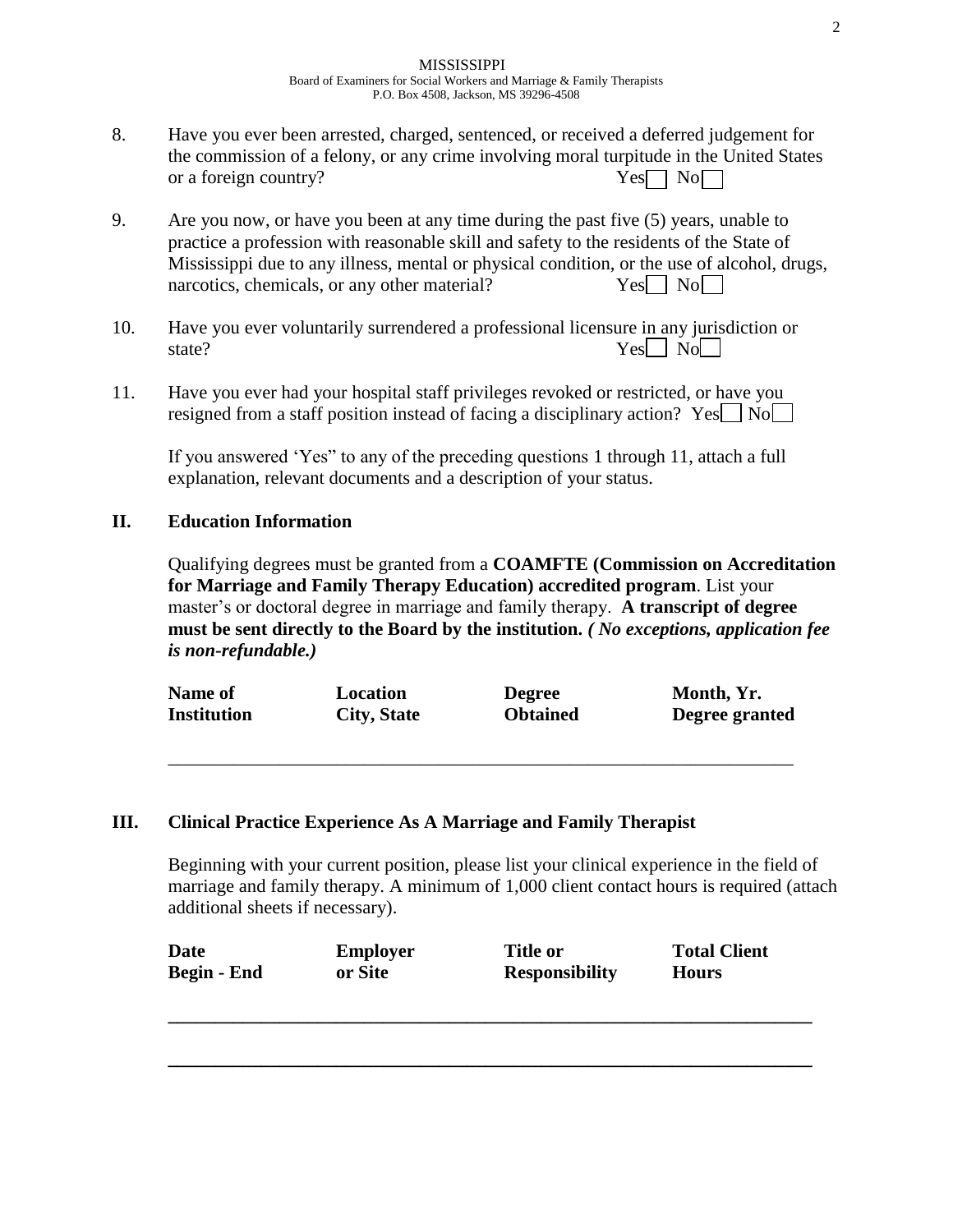Please forward the attached **Verification of Post Degree Experience in Clinical Practice of Marriage and Family Therapy** form to the employer(s) or site(s) you are using to qualify for licensure.

**\_\_\_\_\_\_\_\_\_\_\_\_\_\_\_\_\_\_\_\_\_\_\_\_\_\_\_\_\_\_\_\_\_\_\_\_\_\_\_\_\_\_\_\_\_\_\_\_\_\_\_\_\_\_\_\_\_\_\_\_\_\_\_\_\_\_\_\_\_**

### **IV. Supervision of Clinical Experience**

Please list below the supervision you have had in the professional practice of marriage and family therapy. A total of 200 hours of supervision is required. At least a100 hours must be completed by a AAMFT approved supervisor.

**\_\_\_\_\_\_\_\_\_\_\_\_\_\_\_\_\_\_\_\_\_\_\_\_\_\_\_\_\_\_\_\_\_\_\_\_\_\_\_\_\_\_\_\_\_\_\_\_\_\_\_\_\_\_\_\_\_\_\_\_\_\_\_\_\_\_\_\_\_\_**

**\_\_\_\_\_\_\_\_\_\_\_\_\_\_\_\_\_\_\_\_\_\_\_\_\_\_\_\_\_\_\_\_\_\_\_\_\_\_\_\_\_\_\_\_\_\_\_\_\_\_\_\_\_\_\_\_\_\_\_\_\_\_\_\_\_\_\_\_\_\_**

| Date(s)     | Name of           | <b>Hours by Type</b> |
|-------------|-------------------|----------------------|
| Begin - End | <b>Supervisor</b> | Individual Group     |

**\_\_\_\_\_\_\_\_\_\_\_\_\_\_\_\_\_\_\_\_\_\_\_\_\_\_\_\_\_\_\_\_\_\_\_\_\_\_\_\_\_\_\_\_\_\_\_\_\_\_\_\_\_\_\_\_\_\_\_\_\_\_\_\_\_\_\_\_\_\_** Please send the attached **Documentation of Supervision of Marriage and Family Therapy** form to the above supervisor(s) you are using to qualify for licensure

### **V. Other Marriage and Family Therapy Licensure or Certification**

Have you ever been licensed as a Marriage and Family Therapists in another jurisdiction?  $Yes \frown No \frown If "Yes" please list each jurisdiction:$ 

If you are requesting licensure by endorsement, please forward the enclosed **Verification of Licensure** form to each state which you have ever been licensed as a marriage and family therapists..

Do you now hold or have you in the past held a professional license or certification in a mental health field in Mississippi or any other state or jurisdiction? Yes  $\Box$  No If yes, complete the following (attach extra sheets if necessary).

| <b>Certification or</b> | Jurisdiction Certification/ | <b>Date</b>   | <b>Expiration</b> |
|-------------------------|-----------------------------|---------------|-------------------|
| <b>License Title</b>    | License #                   | <b>Issued</b> | Date              |

\_\_\_\_\_\_\_\_\_\_\_\_\_\_\_\_\_\_\_\_\_\_\_\_\_\_\_\_\_\_\_\_\_\_\_\_\_\_\_\_\_\_\_\_\_\_\_\_\_\_\_\_\_\_\_\_\_\_\_\_\_\_\_\_\_\_\_\_\_\_

### **VI. Method of Licensure**

Please **circle** the method by which you are applying for licensure. Attach or have forwarded to the Board, all supporting documents related to that method of licensure.

a. Education, Clinical Experience and Examination - official transcript from a COAMFTE program, clinical supervision and experience, and a passing score on the AMFTRB Examination.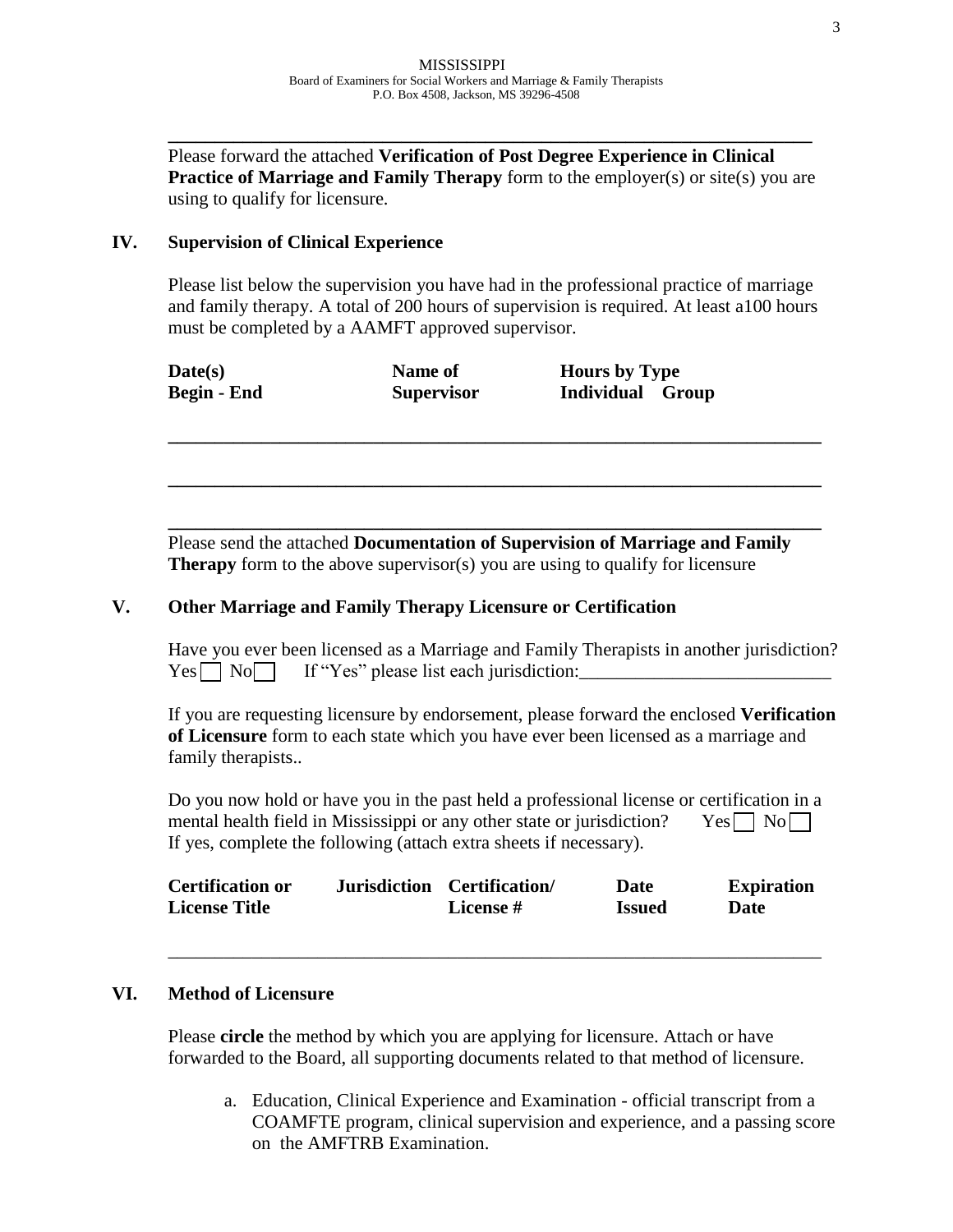b. Endorsement, if the requirements in that state are, on the date of licensure, substantially equal to the current requirements of the Mississippi Board of Examiners. That includes documentation of a current MFT license in another state, official transcript, clinical supervision and experience, and a passing score on the AMFTRB Examination. The Board may waive the examination requirement only under exceptional circumstances.

## **VII. Acceptance of Responsibility for Accuracy of Information**

Do you fully understand that any inaccurate information or misrepresentation of facts on this application, or any form submitted to the Board, may result in a denial of licensure or revocation of the license later?  $Yes \Box No \Box$ 

## **VIII. Oath and Consent for Investigation of Qualification for Licensure**

I, the undersigned, do hereby affirm under the penalty of perjury that all statements made and information contained in this application are true and correct to the best of my knowledge and belief. Further, I consent to a thorough investigation by the Board and its representatives, of my education, employment, and clinical records, and any other information that may be necessary to verify my qualifications for the practice of marriage and family therapy.

I have read and understand the current edition of the Mississippi Board of Examiners for Social Workers and Marriage and Family Therapists Rules and Regulations for Licensed Marriage and Family Therapists within the preceding 90 days. Furthermore, I agree to comply with the requirements stated therein.

| State                   |  |
|-------------------------|--|
| <b>Notary Signature</b> |  |
| My Commission expires:  |  |
|                         |  |

**amount of \$100.00 for application fee and passport-like photo to the address at the top of this page.**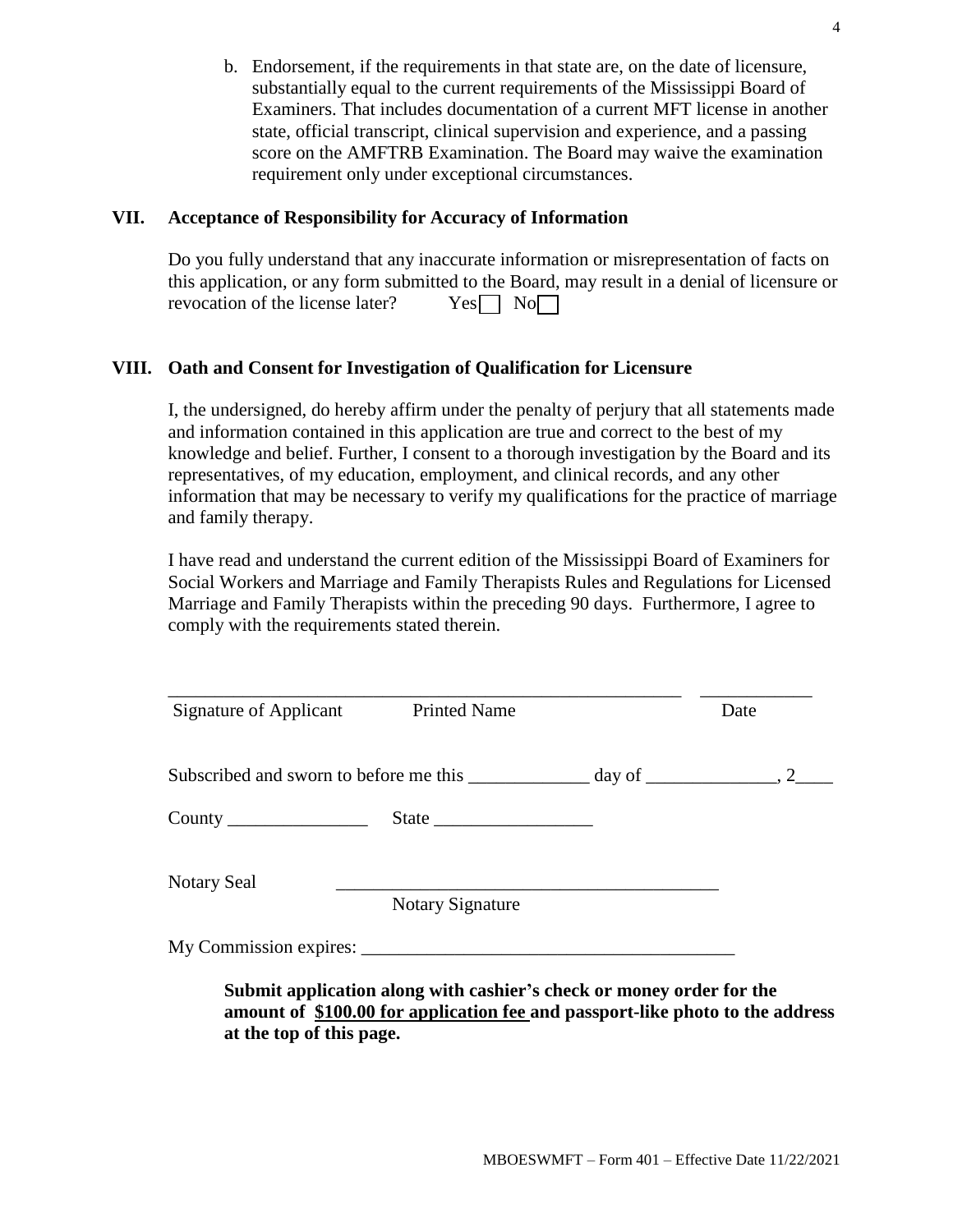## **CONFIDENTIAL PROFESSIONAL REFERENCE**

Notice to Applicant: Complete the first section of this form, and mail to at least three (3) licensed mental health professionals for a professional reference. Make copies of the original form as needed.

## **I. TO BE COMPLETED BY THE APPLICANT**

| Name of | Applicant_                                                                                                                                               |       |              |      |                                                                                                                                                                                                             |
|---------|----------------------------------------------------------------------------------------------------------------------------------------------------------|-------|--------------|------|-------------------------------------------------------------------------------------------------------------------------------------------------------------------------------------------------------------|
|         | Last                                                                                                                                                     | First | Middle       |      | Maiden(if applicable)                                                                                                                                                                                       |
|         |                                                                                                                                                          |       |              |      |                                                                                                                                                                                                             |
|         | <b>Street</b>                                                                                                                                            | City  | <b>State</b> | Zip  | Phone                                                                                                                                                                                                       |
|         |                                                                                                                                                          |       |              |      |                                                                                                                                                                                                             |
|         | <b>Applicant Signature</b>                                                                                                                               |       |              | Date |                                                                                                                                                                                                             |
|         |                                                                                                                                                          |       |              |      |                                                                                                                                                                                                             |
| П.      | TO BE COMPLETED BY LICENSED MENTAL HEALTH PROFESSIONAL                                                                                                   |       |              |      |                                                                                                                                                                                                             |
|         |                                                                                                                                                          |       |              |      |                                                                                                                                                                                                             |
| 1.      | How long have you known the applicant?                                                                                                                   |       |              |      |                                                                                                                                                                                                             |
| 2.      | In what capacity have you known the applicant?__________________________________                                                                         |       |              |      |                                                                                                                                                                                                             |
|         |                                                                                                                                                          |       |              |      |                                                                                                                                                                                                             |
| 3.      |                                                                                                                                                          |       |              |      | During what time period have you had an opportunity to observe directly the applicant's clinical practice                                                                                                   |
| 4.      | Based on personal knowledge and observation, I believe the applicant has: (mark one)<br>skills for the clinical practice of marriage and family therapy. |       |              |      | Poor____, Marginal____, Average____, Good____, Outstanding____, qualifications and                                                                                                                          |
| 5.      | suspended revoked, modified, or voluntarily surrendered in lieu of disciplinary action?<br>$Yes \Box$                                                    | No    |              |      | To the best your knowledge, has the applicant's license, clinical privileges, hospital staff membership,<br>professional association membership, or other professional status ever been denied, challenged, |
| 6.      | $Yes$ $\Box$                                                                                                                                             | No    |              |      | To the best of your knowledge, is there any disciplinary action pending against the applicant?                                                                                                              |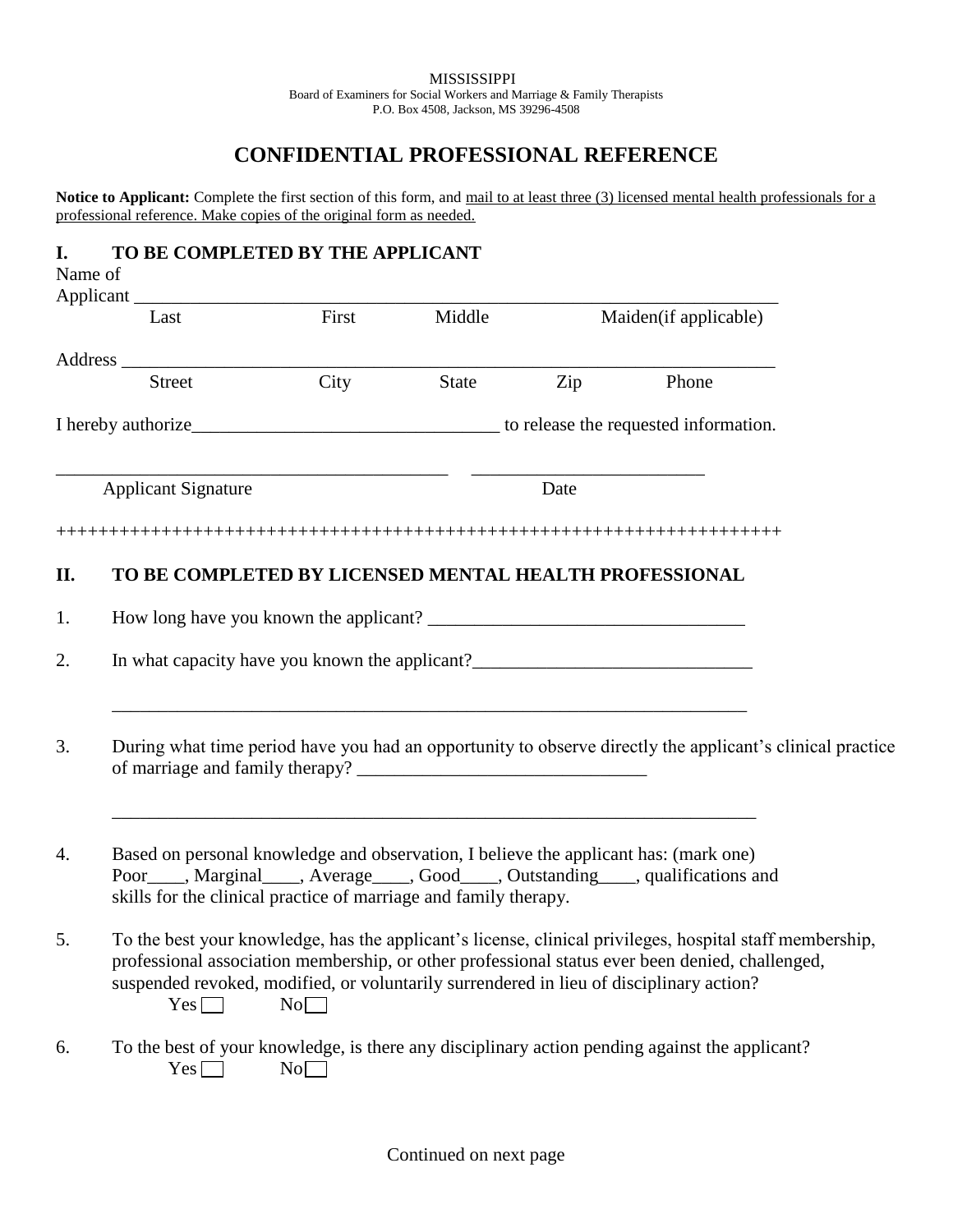- 7. To the best of your knowledge, has the applicant ever had a suit filed against him/her or entered into a malpractice settlement related to the professional practice?  $Yes \Box No \Box$
- 8. To the best of your knowledge, has the applicant ever been arrested, charged, sentenced, or received a deferred judgement for the commission of a felony, or any crime of moral turpitude in the United States or a foreign country?  $Yes \tNo$
- 9. To the best of your knowledge, is the applicant now, or has he/she been at any time during the past five (5) years, unable to practice a profession with reasonable skill and safety to clients, due to any illness, mental or physical condition, or the use of alcohol, drugs, narcotics, chemicals or any other material?  $Yes \Box No \Box$

If you answered "YES" to any of the preceding questions 5 through 9, please attach a full explanation to this form.

- 10. If you have any additional information which would assist the Board in making a decision on licensure for this applicant, please provide the information below:
- 11. How would you summarize your recommendation of this applicant for licensure as a marriage and family therapist?

\_\_\_\_\_\_\_\_\_\_\_\_\_\_\_\_\_\_\_\_\_\_\_\_\_\_\_\_\_\_\_\_\_\_\_\_\_\_\_\_\_\_\_\_\_\_\_\_\_\_\_\_\_\_\_\_\_\_\_\_\_\_\_\_\_\_\_\_\_\_

\_\_\_\_\_\_\_\_\_\_\_\_\_\_\_\_\_\_\_\_\_\_\_\_\_\_\_\_\_\_\_\_\_\_\_\_\_\_\_\_\_\_\_\_\_\_\_\_\_\_\_\_\_\_\_\_\_\_\_\_\_\_\_\_\_\_\_\_\_\_

- Recommend without reservation
- \_\_\_\_ Recommend
- \_\_\_\_Would not recommend
- Unable to make a judgement

| Signature of Reference | <b>Printed Name</b> | Title     | Date                   |
|------------------------|---------------------|-----------|------------------------|
| Your Discipline        | Type of License     | License # | <b>Expiration Date</b> |
| <b>Street Address</b>  | City<br>State Zip   |           | Phone                  |

Please return the completed form directly to the Board at the address at the top of this page. Thank you for your assistance.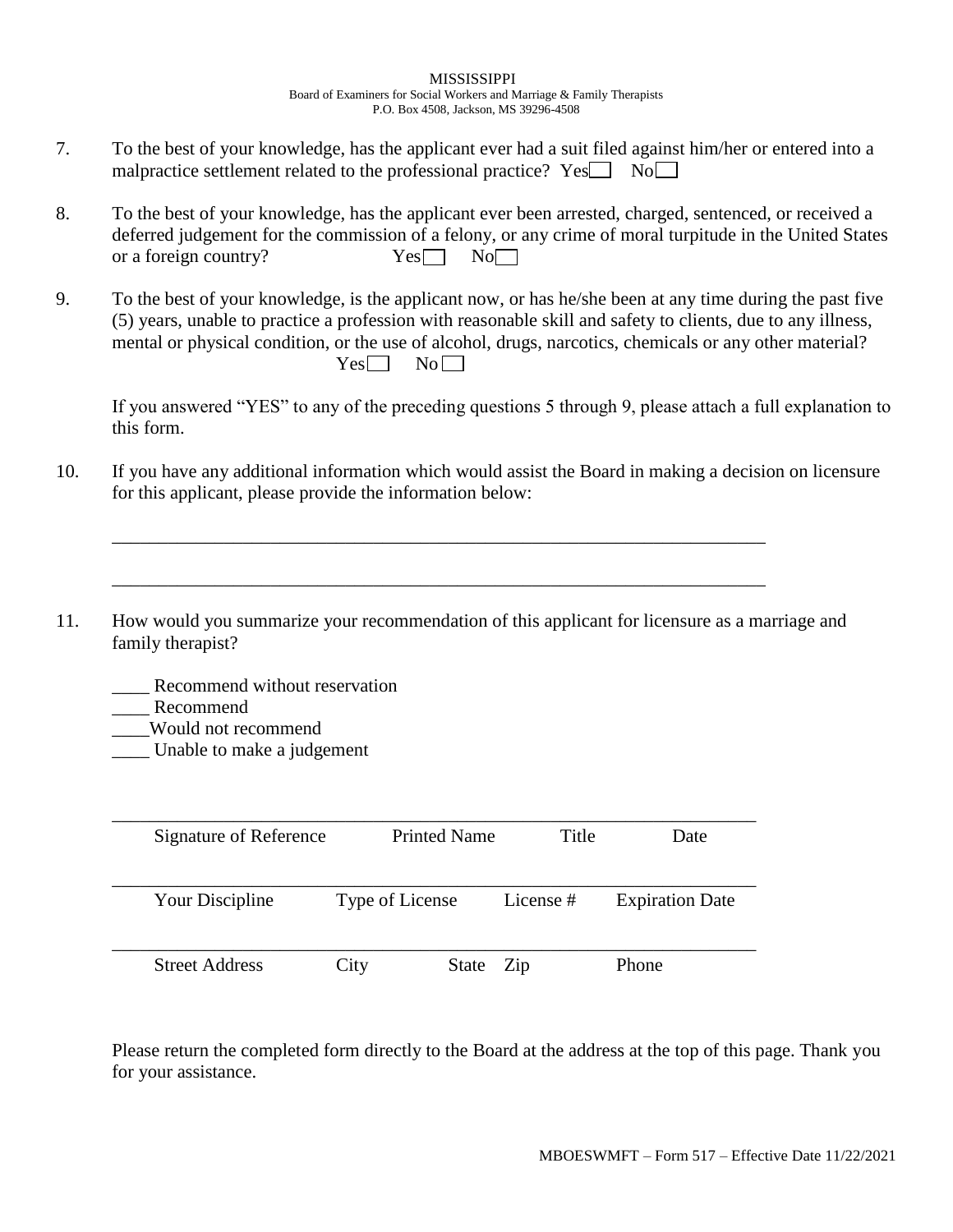## **Verification of Post-Degree Experience in the Clinical Practice of Marriage and Family Therapy**

**Notice to Applicant:** Please complete the first section of this form and send a copy to the director or supervisor of each practice site or agency in which you practiced marriage and family therapy following the receipt of the master's or doctoral degree in marriage and family therapy. You need documentation of at least two years of experience with a minimum of ten (10) hours of marriage and family therapy per week.

## I. **TO BE COMPLETED BY THE APPLICANT**

|                |      |              | Address Street City State Zip Phone                                                     |
|----------------|------|--------------|-----------------------------------------------------------------------------------------|
|                |      |              |                                                                                         |
|                |      |              |                                                                                         |
| Street         | City | <b>State</b> | Zip Phone                                                                               |
|                |      |              |                                                                                         |
| Position/Title |      |              |                                                                                         |
|                |      |              |                                                                                         |
|                |      |              |                                                                                         |
|                |      | Month/Year   | Month/Year                                                                              |
|                |      |              | Total weeks of practice at this site: ________ Average MFT clinical hours/week ________ |

I attest that the above information is a true and accurate representation of my experience in the clinical practice of marriage and family therapy at the above site. Further, I authorize the above agency, director or supervisor to release the requested information.

Signature of Applicant Printed Name Date

\_\_\_\_\_\_\_\_\_\_\_\_\_\_\_\_\_\_\_\_\_\_\_\_\_\_\_\_\_\_\_\_\_\_\_\_\_\_\_\_\_\_\_\_\_\_\_\_\_\_\_\_\_\_\_\_\_\_\_\_\_\_\_\_\_\_\_\_\_\_\_\_\_\_\_\_\_\_\_\_

Continued on reverse side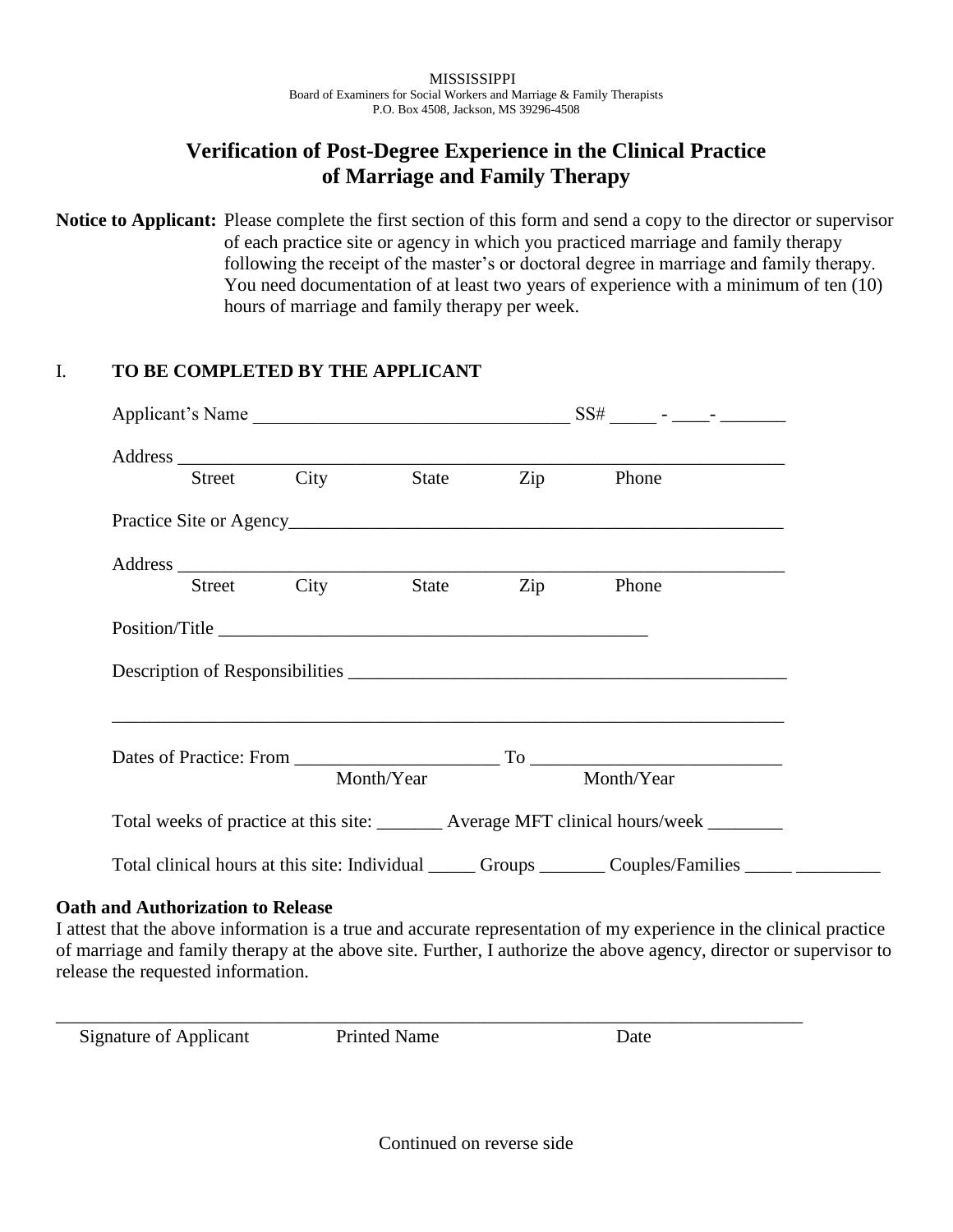## **II. TO BE COMPLETED BY PRACTICE SITE DIRECTOR OR SUPERVISOR**

Please review the applicant's description of his/her clinical practice of marriage and family therapy at your site/agency. If you have any additional information which would assist the Board in making a decision on licensure for this applicant, please provide that information below:

\_\_\_\_\_\_\_\_\_\_\_\_\_\_\_\_\_\_\_\_\_\_\_\_\_\_\_\_\_\_\_\_\_\_\_\_\_\_\_\_\_\_\_\_\_\_\_\_\_\_\_\_\_\_\_\_\_\_\_\_\_\_\_\_\_\_\_\_\_\_\_\_\_\_\_\_\_\_

\_\_\_\_\_\_\_\_\_\_\_\_\_\_\_\_\_\_\_\_\_\_\_\_\_\_\_\_\_\_\_\_\_\_\_\_\_\_\_\_\_\_\_\_\_\_\_\_\_\_\_\_\_\_\_\_\_\_\_\_\_\_\_\_\_\_\_\_\_\_\_\_\_\_\_\_\_\_

\_\_\_\_\_\_\_\_\_\_\_\_\_\_\_\_\_\_\_\_\_\_\_\_\_\_\_\_\_\_\_\_\_\_\_\_\_\_\_\_\_\_\_\_\_\_\_\_\_\_\_\_\_\_\_\_\_\_\_\_\_\_\_\_\_\_\_\_\_\_\_\_\_\_\_\_\_\_

I attest that I served as (please indicate) director or supervisor for the applicant during the clinical experience described above and that this description is a true and accurate representation of the applicant's clinical experience in marriage and family therapy at this site.

| Director or Supervisor's Signature |      | <b>Printed Name</b> |       | Date |
|------------------------------------|------|---------------------|-------|------|
| Name of Site                       |      |                     | Phone |      |
| Address                            | City | State               | Zip   |      |

(If the director or supervisor who worked with the applicant cannot be located, the current director or supervisor may verify the applicant's experience based on a review of the available records.

After a diligent and thorough search of available records, I attest that this description is a true and accurate record of this applicant's clinical experience in marriage and family therapy at this site.

| Director or Supervisor's Signature |      | <b>Printed Name</b> | Date |  |
|------------------------------------|------|---------------------|------|--|
| Name of Site                       |      | Phone               |      |  |
| Address                            | City | <b>State</b>        | Zip  |  |

Please return this completed form directly to the Board at the address listed on top of this page. Thanks for your cooperation.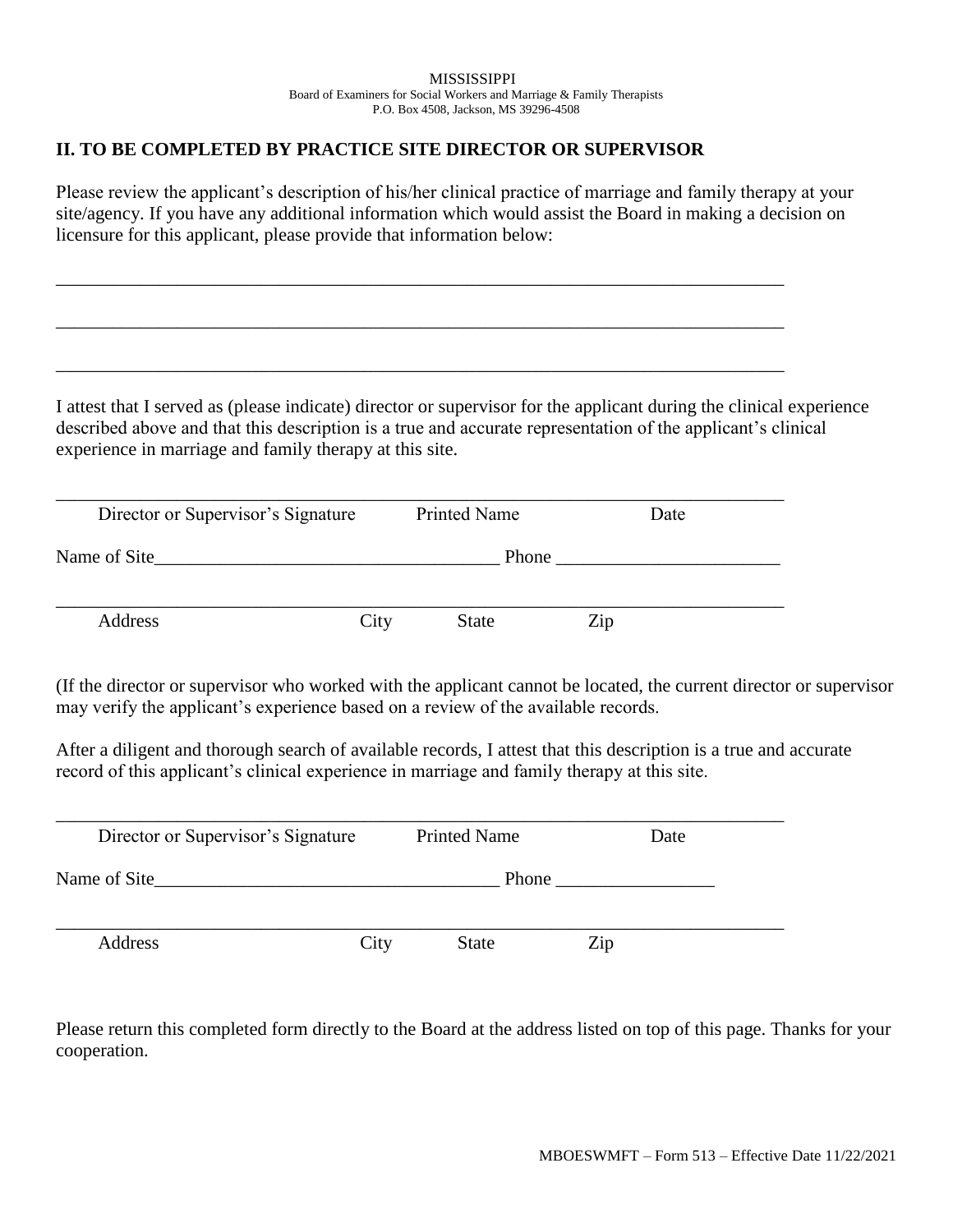## **Documentation of Supervision of Marriage and Family Therapy**

**Notice to applicant:** Please complete the first section of this form and mail a copy to each person who provided supervision for at least two years of your clinical experience in marriage and family therapy. Make extra copies of the blank form as needed.

## I. **TO BE COMPLETED BY THE APPLICANT**

| Applicant's name                                                                  |      |       |     |
|-----------------------------------------------------------------------------------|------|-------|-----|
| Address                                                                           | City | State | Zip |
|                                                                                   |      |       |     |
|                                                                                   |      |       |     |
| Dates of Supervision: From Month/Year To: Month/Year Month/Year                   |      |       |     |
|                                                                                   |      |       |     |
| Description of your clinical practice which was supervised ______________________ |      |       |     |
|                                                                                   |      |       |     |
|                                                                                   |      |       |     |
|                                                                                   |      |       |     |
|                                                                                   |      |       |     |

## **Oath and Authorization to Release Requested Information**

I attest that the above information is a true and accurate representation of my supervision in the clinical practice of marriage and family therapy. Further, I authorize the above-named supervisor to release the requested information.

Applicant's Signature Printed Name Date

\_\_\_\_\_\_\_\_\_\_\_\_\_\_\_\_\_\_\_\_\_\_\_\_\_\_\_\_\_\_\_\_\_\_\_\_\_\_\_\_\_\_\_\_\_\_\_\_\_\_\_\_\_\_\_\_\_\_\_\_\_\_\_\_\_\_\_\_\_\_\_\_\_\_\_\_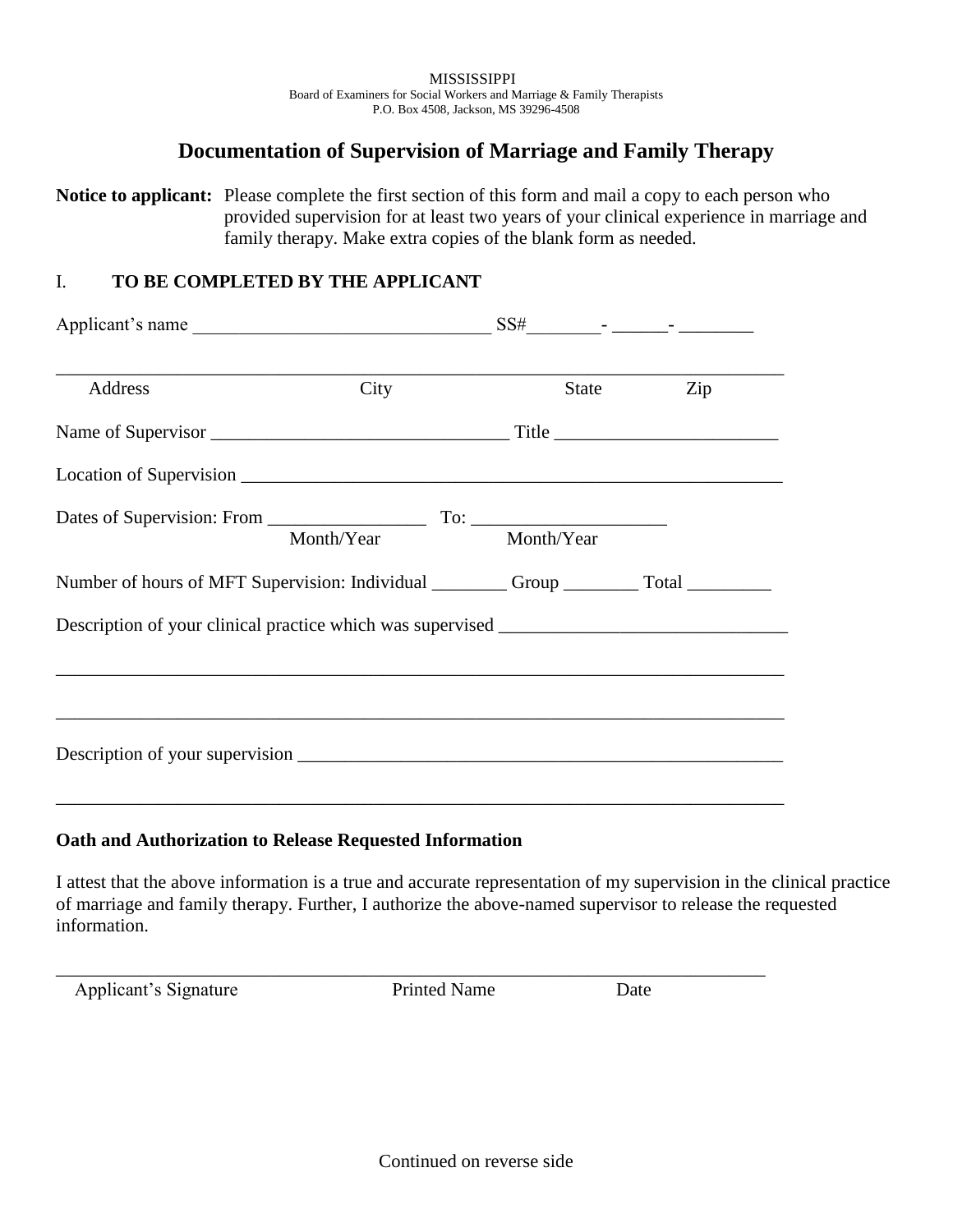## **II. TO BE COMPLETED BY SUPERVISOR**

Please review the applicant's description of his/her supervision during the clinical practice of marriage and family therapy. If you have any additional information which would assist the Board in making a decision on licensure for this applicant, please provide that information below:

I attest that I am aware of applicant's supervision experience described on this form and that this description is a true and accurate representation of the supervision of marriage and family therapy I provided for the applicant.

| Supervisor's Signature  |                 | <b>Printed Name</b> |              |                        |
|-------------------------|-----------------|---------------------|--------------|------------------------|
| Address                 | City            | <b>State</b>        | Zip          |                        |
| Supervisor's Discipline | Type of License | License #           | <b>State</b> | <b>Expiration Date</b> |

\_\_\_\_\_\_\_\_\_\_\_\_\_\_\_\_\_\_\_\_\_\_\_\_\_\_\_\_\_\_\_\_\_\_\_\_\_\_\_\_\_\_\_\_\_\_\_\_\_\_\_\_\_\_\_\_\_\_\_\_\_\_\_\_\_\_\_\_\_\_\_\_\_\_\_\_\_\_

\_\_\_\_\_\_\_\_\_\_\_\_\_\_\_\_\_\_\_\_\_\_\_\_\_\_\_\_\_\_\_\_\_\_\_\_\_\_\_\_\_\_\_\_\_\_\_\_\_\_\_\_\_\_\_\_\_\_\_\_\_\_\_\_\_\_\_\_\_\_\_\_\_\_\_\_\_\_

(In the event the above-named person who provided the supervision cannot be located, if the supervision was provided in a training center or other agency, the current supervisor may attest to the supervision based on a review of the available records.)

After a diligent and thorough search of available records, I attest that this applicant's description of his/her supervision of marriage and family therapy is a true and accurate record of the supervision provided through this office by the above-named supervisor.

| Current Supervisor's Signature         |      | <b>Printed Name</b> |     | Date  |
|----------------------------------------|------|---------------------|-----|-------|
| Name of Agency or Center               |      |                     |     |       |
| Address                                | City | <b>State</b>        | Zip | Phone |
| Reason supervisor could not be located |      |                     |     |       |

Please return this completed form directly to the Board at the address listed on top of this page. Thanks for your assistance.